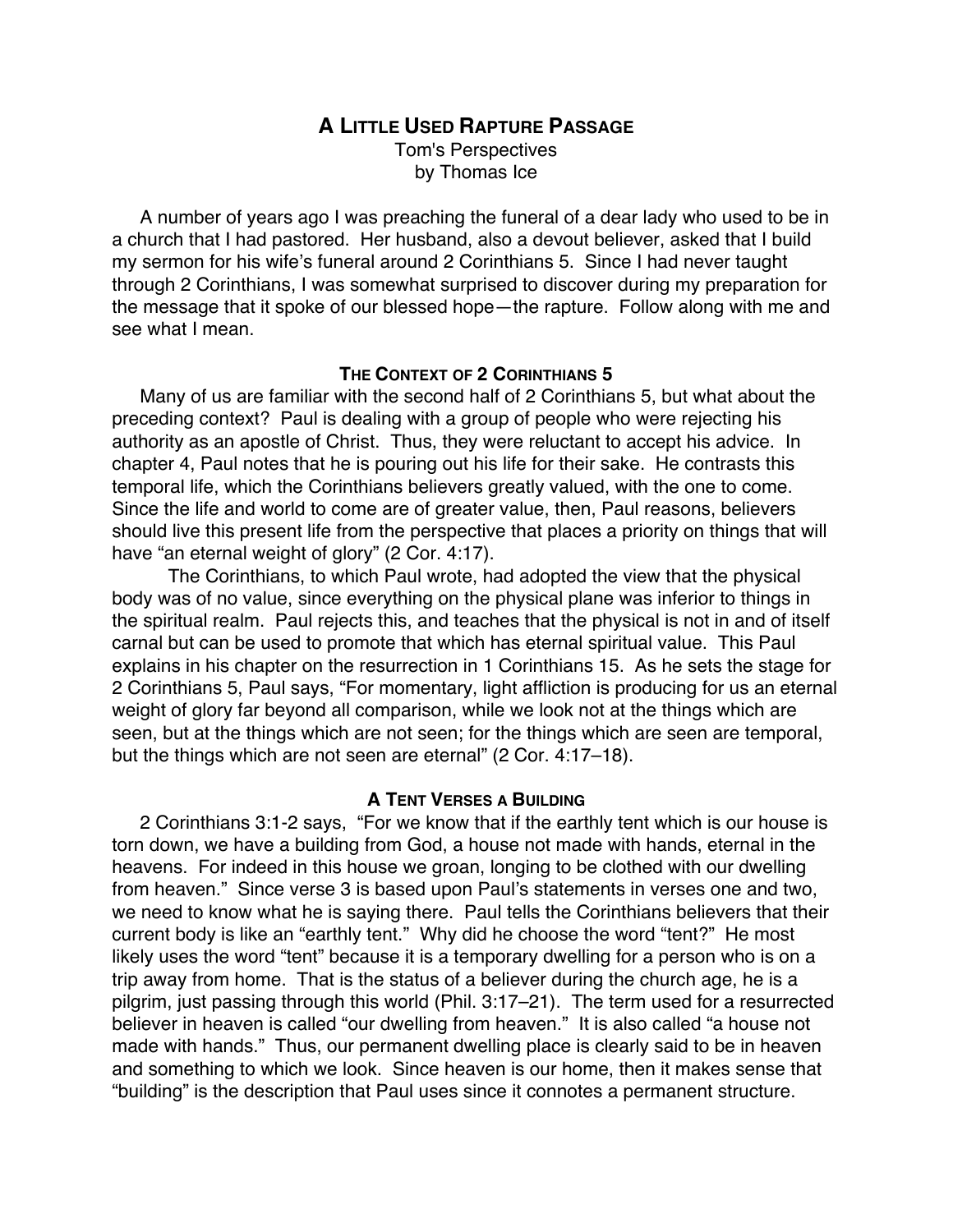So our current physical body is called a "tent," while our future resurrected body is described as a "building." So what does Paul mean when he speaks in verse 3 of not wanting to be found "naked" in verse 3?

#### **NAKED BELIEVERS**

Since the subject matter of this portion of Scripture relates to the state of the body, whether mortal or resurrected, Paul speaks of the interval between a believer's death and the resurrection. Robert Gromacki says, "This period between the physical death of a believer and his resurrection is designated as the time of nakedness. It is when the self has neither its old body or its new body. Theologians have called it the intermediate state of the soul."<sup>1</sup> This does not mean that when a believer dies he does not go to be with the Lord, since Scripture says, "to be absent from the body and to be at home with the Lord" (2 Cor. 5:8). Philip E. Hughes explains as follows:

At the death the soul is separated from the body, and man's integral nature is disrupted. This important aspect of the disintegrating character of death explains the Apostle's desire that Christ should return during his lifetime so that he might experience the change into the likeness of Christ's body of glory (Phil. 3:21) without having to undergo the experience of "nakedness" which results from the separation of soul and body at death. . . . It still means a state of nakedness and a period of waiting until he is clothed with his resurrection body.<sup>2</sup>

This passage, in its indirect way, is teaching the Paul was longing for the rapture to occur before he died, since the interval between Paul's death and the obtaining of his resurrection body would come at the time of the rapture (1 Thess. 4:13–18; 1 Cor. 15:51–58). Thus, 2 Corinthians 5 is a rapture passage. "It is the resurrection and the rapture which the new desire longs for," says Roy Laurin, "because the resurrection and the rapture will bring us this building which is "an house not made with hands."<sup>3</sup> Gromacki notes the rapture connection in the following:

The verb "clothed upon" is a double compound (ependuô using three words *epi, en, duô*). It actually means to put one piece of clothing over another which is presently being worn. The usage in this context probably means that Paul wanted to be alive when the Lord returned. In that way, the new body could be put on right over the old one.<sup>4</sup>

Paul further explains in verse 4 why he hopes for the rapture before his death. "For indeed while we are in this tent, we groan, being burdened, because we do not want to be unclothed, but to be clothed, in order that what is mortal may be swallowed up by life." G. Coleman Luck explains, "The thing for which we groan is not death and dissolution of the body. We do not long to be 'unclothed,' so to speak, but rather to be 'clothed upon,' to have our mortal bodies transformed and perfected without dying at the time of the Rapture (1 Thess. 4:17; 1 Cor. 51, 52).<sup>75</sup>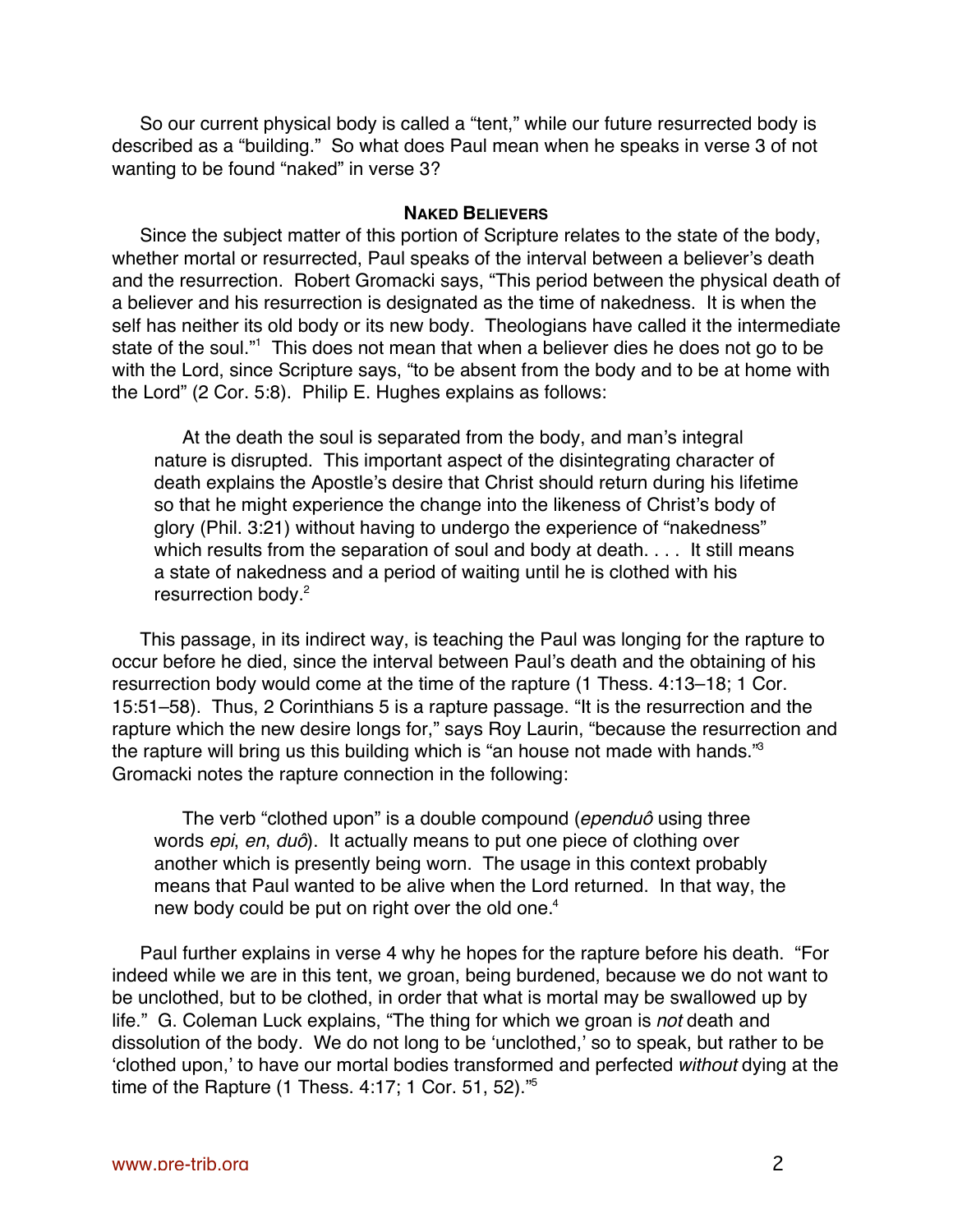This passage seems to teach that a believer during the church age who dies before the rapture is with the Lord (2 Cor. 5:8), but do not yet have their new resurrection body. This seems to also imply that there is no New Testament basis for those who teach that we have an intermediate body (i.e. not a resurrection body) during the interval between death and the resurrection as we dwell in the presence of the Lord. Otherwise, how do they explain Paul's desire to not be naked? Further, this passage does not allow for "soul sleep" since the person is very much alive during the interval, it is the body that is "sleeping."

### **RAPTURE IMPLICATIONS OF 2 CORINTHIANS 5**

There are a number implications that flow from the fact that Paul said in 2 Corinthians 5 that he desired to be taken in the rapture rather than die. I will attempt to note some of those implications.

First, Paul says in 2 Corinthians 5:10, "For we must all appear before the judgment seat of Christ, that each one may be recompensed for his deeds in the body, according to what he has done, whether good or bad." This is significant in that the "judgment seat," or "bema" is the special judgment for church age believers only, not the end of the millennium great white throne judgment of unbelievers. Since verse 10 is part of Paul's passage where he has expressed his desire to be taken in the rapture, it supports the notion of pretribulationism since the bema will take place after the rapture of the church, while in heaven, in order to prepare the church for her return with Christ at the second coming (Rev. 19:1–10).

Second, Paul taught in 1 Corinthians 15:51–52 the following: "Behold, I tell you a mystery; we shall not all sleep, but we shall all be changed, in a moment, in the twinkling of an eye, at the last trumpet; for the trumpet will sound, and the dead will be raised imperishable, and we shall be changed." Here Paul taught the doctrine of the resurrection, while in 2 Corinthians 5 he links it with the rapture. Although 1 Corinthians 15:51–52 stands on its own as a rapture passage, it is further strengthened by Paul's rapture teachings in 2 Corinthians 5. Paul is writing to the same church in both epistles, thus, he is speaking of the same subject—the rapture—both times when he addresses the subject of the resurrection.

Third, we learn from 2 Corinthians 5 that it is indeed a godly attitude to desire for the rapture to occur in one's lifetime. Since Paul desired to be taken to be with the Lord via translation so that he would not be naked, it is clear that he is modeling a godly attitude to be emulated throughout the remainder of the church age by subsequent generations. Yet, many Christians in our day disdain the rapture. Rapture hater Gary North says the following:

Christians living today supposedly will escape this supposedly burning building because we all have been issued free tickets on God's helicopter escape.

This escape never comes. The supposedly imminent Rapture has now been delayed for almost two millennia. . . . They care only about an imminent escape from long-term responsibility: the Rapture. Rapture fever destroys